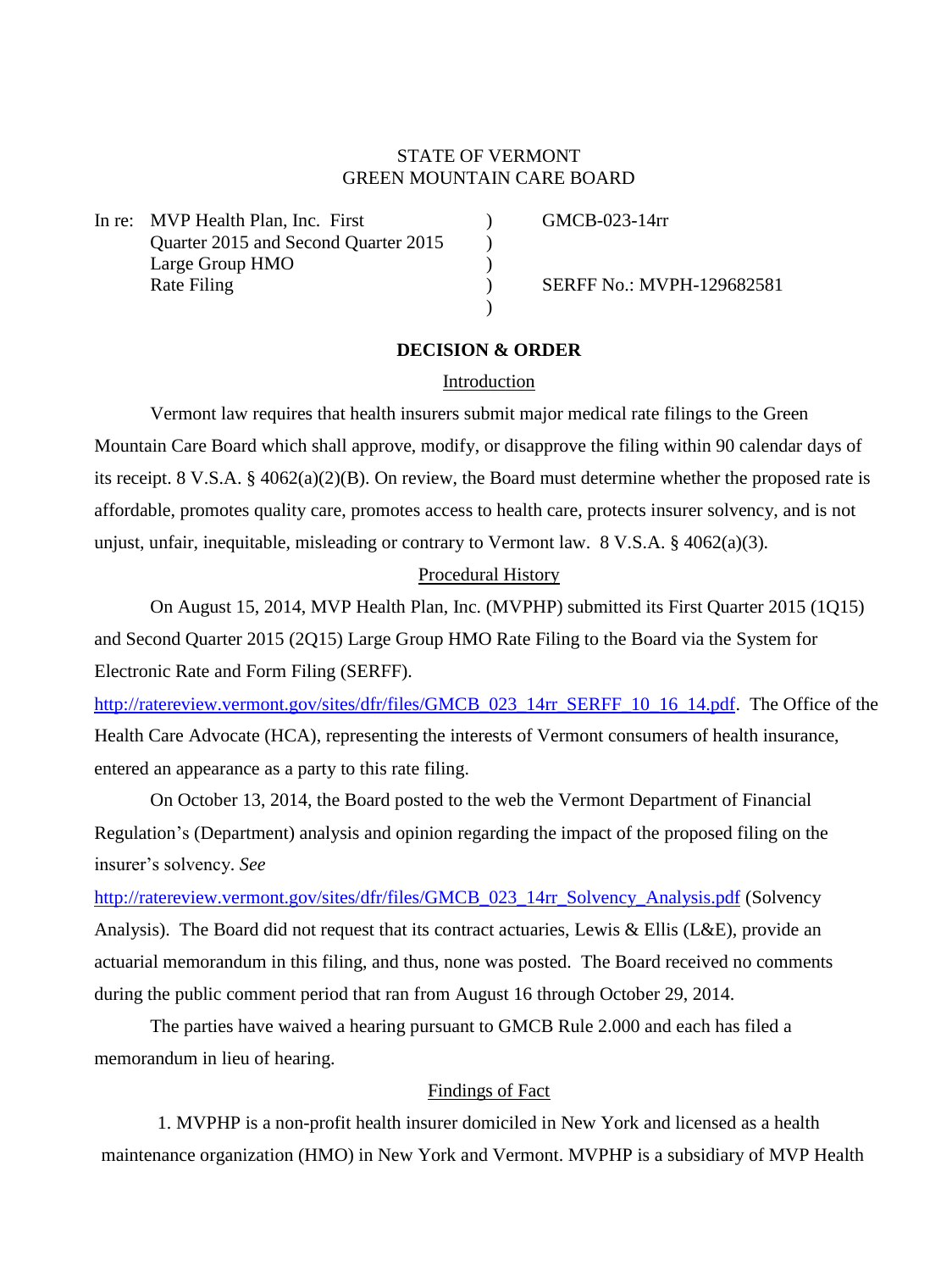Care, Inc., a New York corporation that transacts health insurance business through a variety of forprofit and not-for-profit subsidiaries.

2. This filing proposes the manual rate for MVPHP's large group HMO products. A manual rate is the insurer's published rate for a unit of insurance and is based on average claims data from a large number of groups.

3. This filing proposes a 5.5% annual rate increase for the three members and 245 covered lives – representing 96.7% of this book of business – covered by this filing, all of whom are renewing in 1Q15.

4. As we have previously noted, this is a deteriorating block of business, with many members migrating to EPO/PPO products. *See* MVP Health Plan, Inc. Third Quarter 2014 and Fourth Quarter 2014 Large Group HMO Rate Filing, Docket no. GMCB 011-14rr at 3, Conclusion of Law ¶ 1(citing "low membership and high volatility" of this block of business), *available at* [http://ratereview.vermont.gov/sites/dfr/files/011\\_14rr\\_Final\\_Decision.pdf.](http://ratereview.vermont.gov/sites/dfr/files/011_14rr_Final_Decision.pdf) Based on our past reviews of this filing and the nature of this block of business, the Board did not request that L&E provide an actuarial memorandum in this matter.

5. Applying a 0% utilization trend to its medical data, MVPHP calculated a 4.9% medical trend. For its pharmacy trend, the carrier used the trend factors supplied by its pharmacy vendor to reflect its best estimate; it then then adjusted its specialty drug trend upward to account for the impact of the Sovaldi, a high cost drug used in the treatment of chronic hepatitis C.

6. MVPHP proposes retention expenses that include 9.5% for general administrative expenses and 2.0% as the contribution to surplus.

7. The Department of Financial Regulation, noting that it is not the primary regulator of MVPHP, "has determined that MVPHP's Vermont operations pose very little risk to its solvency, or to the solvency of MVP Holding Company." Solvency Analysis at 2.

8. The HCA requests that the Board make two modifications to the filing. First, it requests that the Board require the carrier to use the pharmacy trend approved in MVPHP's Vermont Health Connect Rate filing, which the Board found was more representative of the actual pharmacy trend in the Vermont marketplace. *See* MVP Health Plan, Inc. Vermont Health Connect Rate Filing, Docket no. GMCB 017- 14-rr at 9-10, *available at* [http://ratereview.vermont.gov/sites/dfr/files/GMCB\\_017\\_14\\_rr\\_Decision.pdf.](http://ratereview.vermont.gov/sites/dfr/files/GMCB_017_14_rr_Decision.pdf)

9. Second, the HCA requests that the Board reduce the contribution to surplus from 2.0% to 1.0%, taking into consideration DFR's analysis of the company's financial health.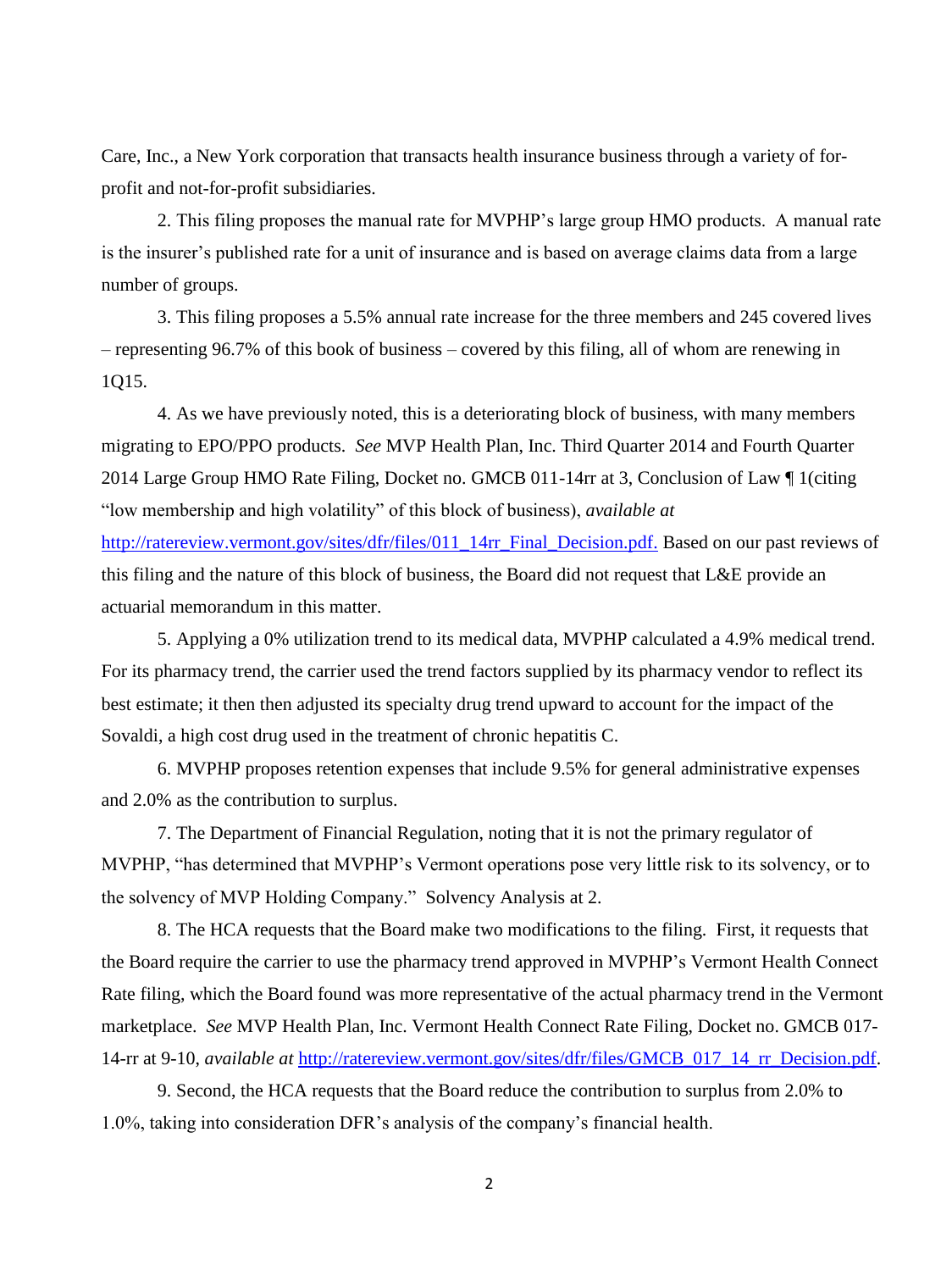10. MVPHP requests that the rates be approved as filed, and objects to any modifications made to the filing absent a written actuarial opinion from the Board's actuaries. In its memorandum, MVPHP "express[es] its concerns about any role that L&E might have played or will play in the GMCB's decision . . . MVPHP has no way of knowing what contact L&E has had with GMCB staff during their analysis of this filing, or whether a verbal opinion was given to the GMCB." MVPHP Health Care's Memorandum in Lieu of Hearing at 1-2, *available at*

[http://ratereview.vermont.gov/sites/dfr/files/GMCB\\_023\\_14rr\\_MVP\\_Memo.pdf.](http://ratereview.vermont.gov/sites/dfr/files/GMCB_023_14rr_MVP_Memo.pdf)

#### Standard of Review

1. Vermont law provides that rates submitted by a health maintenance organization must not be "excessive, inadequate or unfairly discriminatory," must protect insurer solvency, meet standards of affordability, promote quality care and access to health care, and cannot be unjust, unfair, inequitable, misleading or contrary to Vermont law. 8 V.S.A. §§ 5104(a)(2); 4062(a)(2); GMCB Rule 2.000, *Rate Review*, §§ 2.301(b), 2.401.

2. In arriving at its decision, the Board will also consider changes in health care delivery, changes in payment methods and amounts, and other issues at its discretion, 18 V.S.A. § 9375(b)(6), any public comments received on a rate filing, GMCB Rule 2.000, § 2.201, and the Department's analysis and opinion on the impact of the proposed rate on the insurer's solvency and reserves. 8 V.S.A.  $§$  4062(a)(2), (3).

3. The burden falls on the insurer proposing a rate change to justify the requested rate. *Id*. §  $2.104(c)$ 

### Conclusions of Law

1. As an initial matter, the Board is not required to obtain a written actuarial memorandum in each and every filing. When the Legislature amended 8 V.S.A. § 4062 in 2013, it gave the Board the discretion to use a consulting actuary in its review of rate filings, signaling the discretionary nature of the decision to engage a consulting actuary by modifying every reference to the consulting actuary with the words "if any." *See* 8 V.S.A. § 4062(c)(2) (allowing public comment "until 15 calendar days after the Board posts on its website the analyses and opinions of the Department of Financial Regulation and of the Board's consulting actuary, if any"); *id.* § 4062(c)(3) (HCA may submit "suggested questions regarding the filing for the Board to provide to its contracting actuary, if any"); *id.* § 4062(d)(1) (requiring the Board, not more than 60 days after receiving a filing, to make available to the public the rate filing, the Solvency Analysis, "and the analysis and opinion of the rate filing by the Board's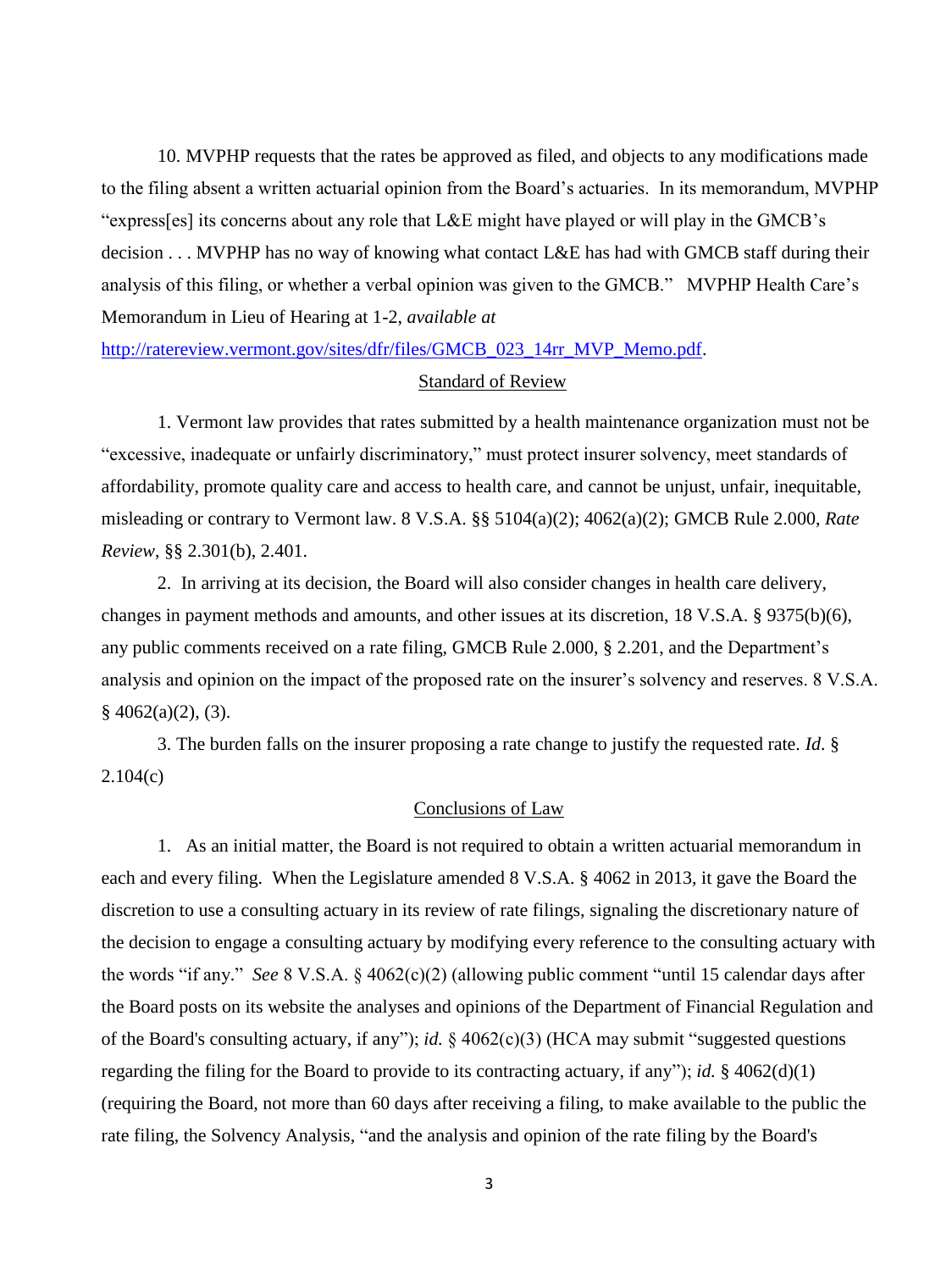contracting actuary, if any"); *id.* § 4062(d)(2)(A)-(B) (requiring Board to post questions and responses among the insurer, the Board and "its consulting actuary, if any"); *id.* § 4062(e)(1)(A) (requiring Board to its "consulting actuary, if any" as a hearing witness). By contrast, the words "if any" do not appear in connection with any of the references to the Solvency Analysis. *See, e.g.,* § 4062(c)(2), (d)(1), (e)(1)(A). The Legislature therefore gave the Board the discretion to determine which rate filings warrant review by the Board's contract actuary, Lewis & Ellis. This case represents an appropriate exercise of that discretion, given the Board's experience reviewing previous, related filings and the need to conserve resources whenever possible.

2. In order to maintain consistency with all MVP filings that are for products renewing or enrolling in the first and second quarter of 2015, the Board modifies the 1Q15 and 2Q15 Large Group HMO prescription drug trend to reflect the trend that was approved in the 2015 MVP Vermont Health Connect Rate Filing, as suggested by the HCA. This is consistent with past decisions. *See* docket no. GMCB-020-14rr and GMCB-021-14rr *available at*:

[http://ratereview.vermont.gov/sites/dfr/files/GMCB\\_020\\_14rr\\_Decision.pdf](http://ratereview.vermont.gov/sites/dfr/files/GMCB_020_14rr_Decision.pdf) and [http://ratereview.vermont.gov/sites/dfr/files/GMB\\_021\\_14rr\\_DecisionFinal.pdf.](http://ratereview.vermont.gov/sites/dfr/files/GMB_021_14rr_DecisionFinal.pdf)

3. Next, we reduce MVPHIC's contribution to surplus from 2% to 1%, for two reasons. First, as the Solvency Analysis explains, the carrier's Vermont operations pose very little risk to its solvency, or to the solvency of MVP Holding Company. Solvency Analysis at 2. Second, this change makes the rates more affordable for Vermonters, who are most directly affected by health care premium increases. Where, as here, we can lessen the impact to Vermont ratepayers without harming the solvency of the carrier, we have consistently taken that route. *See, e.g.,* In re: MVP Health Plan, Inc. 2015 Vermont Health Connect, Docket no. GMCB-017-14rr, at 14.

## Order

For the reasons discussed above, the Board modifies MVPHIC's 1Q15 and 2Q15 Large Group HMO Rate filing to reflect the pharmacy trend that we approved for MVP's 2015 Vermont Health Connect Rate filing and a 1.0% reduction in the requested contribution to surplus and then approves the filing.